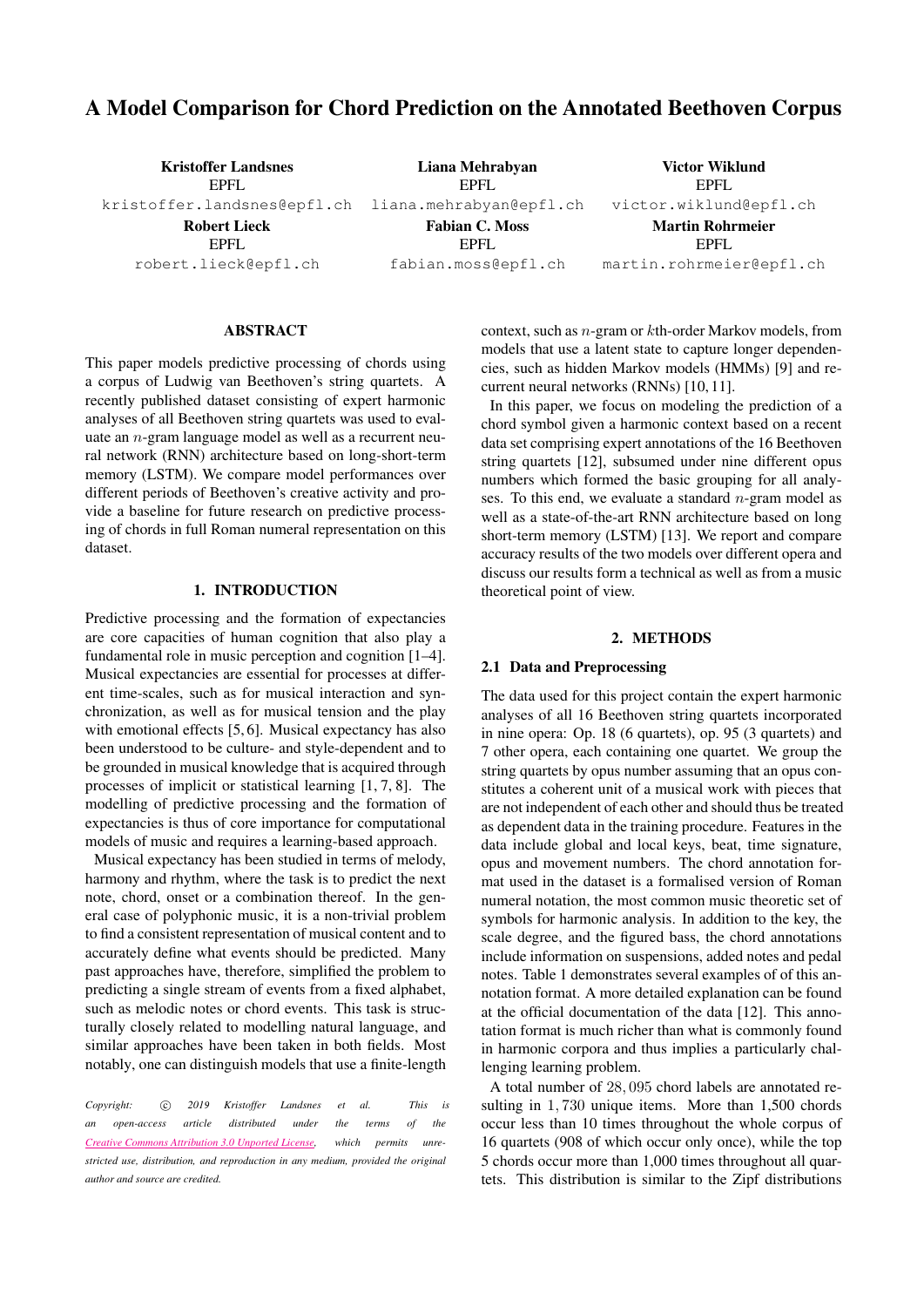<span id="page-1-0"></span>

| Notation | Interpretation                               |
|----------|----------------------------------------------|
| V43      | a dominant seventh chord in second inver-    |
|          | sion                                         |
| $ii\%7$  | a half-diminished seventh chord on the sec-  |
|          | ond scale degree                             |
| IV6/     | a major triad on the fourth scale degree in  |
|          | its first inversion at a phrase end          |
| $vi(+9)$ | a minor triad on the sixth scale degree with |
|          | an added ninth                               |
| VſV      | a dominant triad over the pedal tone on      |
|          | fifth scale degree                           |

Table 1. Examples for chord symbols in the dataset and interpretations.

<span id="page-1-1"></span>

Figure 1. Frequency of chord symbols on log-log scale.

frequently found in natural language and music [\[14,](#page-3-11) [15\]](#page-3-12).

In order to reduce the absolute number of chord classes, several preprocessing rules were established. Chord symbols on top of a pedal, e.g. a suspended tone in the Cello, were disregarded because their harmonic function is more ambiguous. As a result, the number of chord categories was drastically reduced to only 800. Figure [1](#page-1-1) represents the resulting distribution of chord ranks vs. chord frequencies after preprocessing.

### 2.2 N-gram Language Model

Our goal is the prediction of chord symbols, given some harmonic context. The simplest choice for a baseline model is to use an  $n$ -gram language model, which estimates the probability of the  $i^{\text{th}}$  word  $w_i$  based on the context of the previous  $n - 1$  words  $w_{i-(n-1)} \dots w_{i-1}$ as follows:

$$
P(w_i|w_{i-(n-1)}\dots w_{i-1}) = \frac{C(w_{i-(n-1)}\dots w_i)}{C(w_{i-(n-1)}\dots w_{i-1})},
$$
\n(1)

where  $C(\cdot)$  counts the number of times the respective sequence of words occurs in the training data. In order to find the optimal  $n$ -gram length, hyperparameter tuning was performed. Values of  $n = 2, 3, \ldots, 10$  were used to evaluate results by cross validation: for each iteration, the model was trained on the whole corpus except one opus, which was reserved for validation purposes. As a simple  $n$ -gram

<span id="page-1-3"></span>

| <b>Parameter</b>          | Values                            |
|---------------------------|-----------------------------------|
| Sequence Lengths [chords] | [10, 20, 40, 80, 160]             |
| Amount of layers          | [1, 2, 3, 4, 5]                   |
| Layer type                | [LSTM, Bi-directional LSTM]       |
| Amount of neurons         | [8, 16, 32, 64, 128, 256, 512]    |
| Dropout strength          | [0, .1, .2, .3, .4, .5]           |
| L2-regularization         | [0, .001, .005, .01, .05, .1, .5] |

Table 2. Model parameters explored

<span id="page-1-4"></span>

| Layer       | <b>Description</b>                             |
|-------------|------------------------------------------------|
| <b>LSTM</b> | 256 neurons, return sequences = True, $L2 = 0$ |
| Dropout     | Strength = $0.3$                               |
| <b>LSTM</b> | 64 neurons, return sequences = False, $L2 = 0$ |
| Dropout     | Strength = $0.3$                               |
| Dense       | 821 neurons, activation = sigmoid, $L2 = 0$    |

Table 3. Model layout

model such as [\(1\)](#page-1-2) can not handle unseen events, we use add-one smoothing [\[16\]](#page-3-13) by adding one prior count to all symbols and adjusting the denominator of [\(1\)](#page-1-2) accordingly

$$
P(w_i|w_{i-(n-1)}\dots w_{i-1}) = \frac{C(w_{i-(n-1)}\dots w_i) + 1}{C(w_{i-(n-1)}\dots w_{i-1}) + V},
$$
\n(2)

where  $V$  is the total number of unique chords in the corpus.

# 2.3 Neural Network

As a more complex model for the prediction of chord symbols we used a Recurrent Neural Network (RNN) with Long Short-Term Memory cells (LSTM). This model was selected because this type of network has shown promise in sequence prediction tasks with long term dependencies [\[17\]](#page-3-14) and thus seems suitable for an application to music. Moreover, it allows us to compare the more complex RNN model with the more basic *n*-gram model.

The design of the model architecture was based on related work [\[18,](#page-3-15) [19\]](#page-3-16) after which modifications were tested manually by maximizing for validation accuracy on 10% of the data while training on the remaining 90%. Different configurations of sequence lengths, dropout, amount of layers, type of layers, and amount of neurons were tested. Tuning of the  $L_2$ -regularisation strength and dropout rate was then done with a nine-fold cross validation using the distinct opera as cross-validation folds. We tested parameters in the ranges shown in Table [2.](#page-1-3) Our final network architecture is shown in Table [3.](#page-1-4)

<span id="page-1-2"></span>We also tested replacing the initial LSTM layer with a convolutional layer and performed a grid search over kernel size and amount of filters. While the training phase was notably faster, peak validation accuracy was a bit lower than our final final LSTM architecture.

For the activation functions we used the defaults provided with the Keras library [\[20\]](#page-3-17), which is tanh. To normalize the network output to a categorical distribution we used a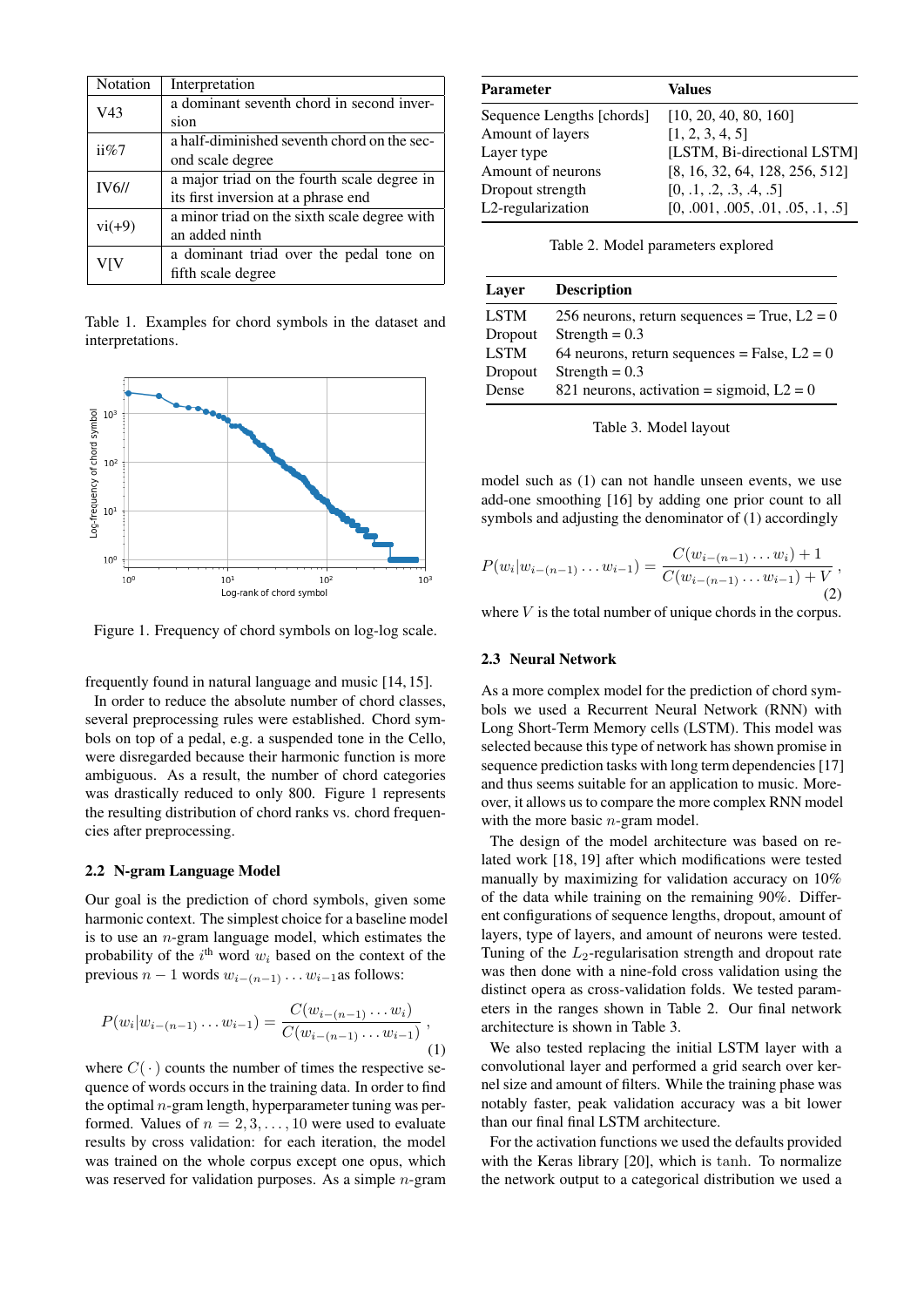<span id="page-2-0"></span>

Figure 2. Comparative accuracy of a n-gram and LSTM model using nine-fold cross validation. The error bars are defined as as  $1/\sqrt{sqrt(n)}$ , n being the length of the opus

softmax function

$$
S(x)_j = \frac{e^{x_j}}{\sum\limits_{k=1}^K e^{x_k}}.
$$
 (3)

For training we used the Adaptive Moment Estimation (ADAM) optimizer [\[21\]](#page-4-0), which has proven to yield robust performance based on prior work in the field of neural networks and deep learning, primarily ascribed to the adaptivity of the learning rate it employs.

# 3. RESULTS

Hyperparameter tuning for optimal  $n$ -gram length resulted in an optimal value of  $n = 2$ , which is consistent with findings in other modelling tasks in music reporting values between 2 and 4 (see e.g. [\[9,](#page-3-6) [16\]](#page-3-13)). Thus, the simplest model actually achieved the best average accuracy score of 0.1952 (SD=0.024). While the average accuracy for  $n = 3$ and  $n = 4$  did not decrease substantially, results for larger n drastically decreased. The best recorded performance was 0.2372 for op. 130, and the lowest score of 0.1594 was achieved for op. 135. The accuracies for all opera are shown in Figure [2.](#page-2-0)

As for the LSTM model, it was observed that longer sequence lengths l in training only increased computational time at no substantial increase in accuracy, leading us to use the minimal value tested  $(l = 10)$  for prediction. An average accuracy of 0.1958 (SD=0.026) was obtained with a maximum of 0.2257 on op. 74 and a minimum of 0.1646 on op. 132. (see Figure [2\)](#page-2-0). The accuracy values for both methods and all opera are reported in Table [4.](#page-2-1) The correlation between the two model accuracies is 0.21 and thus relatively weak.

### 4. DISCUSSION

The n-gram and LSTM models have similar mean accuracies and standard deviations. The weak correlation between the n-gram and LSTM model suggests that the accuracy of the models is indicative for certain properties of

<span id="page-2-1"></span>

| opus | <b>LSTM</b> | N-GRAM |
|------|-------------|--------|
| 18   | 0.2217      | 0.1900 |
| 59   | 0.2157      | 0.2200 |
| 74   | 0.2257      | 0.1823 |
| 95   | 0.1917      | 0.1645 |
| 127  | 0.1738      | 0.1972 |
| 130  | 0.2175      | 0.2373 |
| 131  | 0.1750      | 0.1852 |
| 132  | 0.1646      | 0.2212 |
| 135  | 0.1763      | 0.1594 |
| mean | 0.1958      | 0.1952 |
|      |             |        |

Table 4. Results



Figure 3. Amount of chords in each opus

the data. Finding out what these properties are is not only an interesting musicological research question but will also allow to improve computational models for harmony prediction in the future. Specifically, opp. 135, 95, 131, and 127 have the lowest accuracy values, which suggests that harmonic progressions within these opera are especially hard to predict.

Having a more detailed look at the performance for each opus highlights the differences (see Figure [2\)](#page-2-0). For instance, for op. 95 the LSTM model demonstrates substantially better performance than the  $n$ -gram model. Op. 95 is known as one of Beethoven's most experimental works about which he stated that "this work is written for a small circle of connoisseurs and is never to be performed in public" [\[22\]](#page-4-1). On the other hand, in opp. 18, 74, and 135 the  $n$ -gram model outperforms the LSTM model. A better understanding of where these differences originate from is an important step and will be pursued in future research.

The best performing *n*-gram model was of length  $n = 2$ , which contrasts with the musicological insight that harmonic dependencies can be highly non-local. This suggests that n-gram models, which are constructed to use local context information as much as possible (even those using more advanced smoothing and backoff methods) are not able to capture long-term dependencies in harmonic progression.

LSTM models, on the other hand, are supposed to capture long-term dependencies. The fact that, overall, the LSTM model does not outperform the  $n$ -gram model on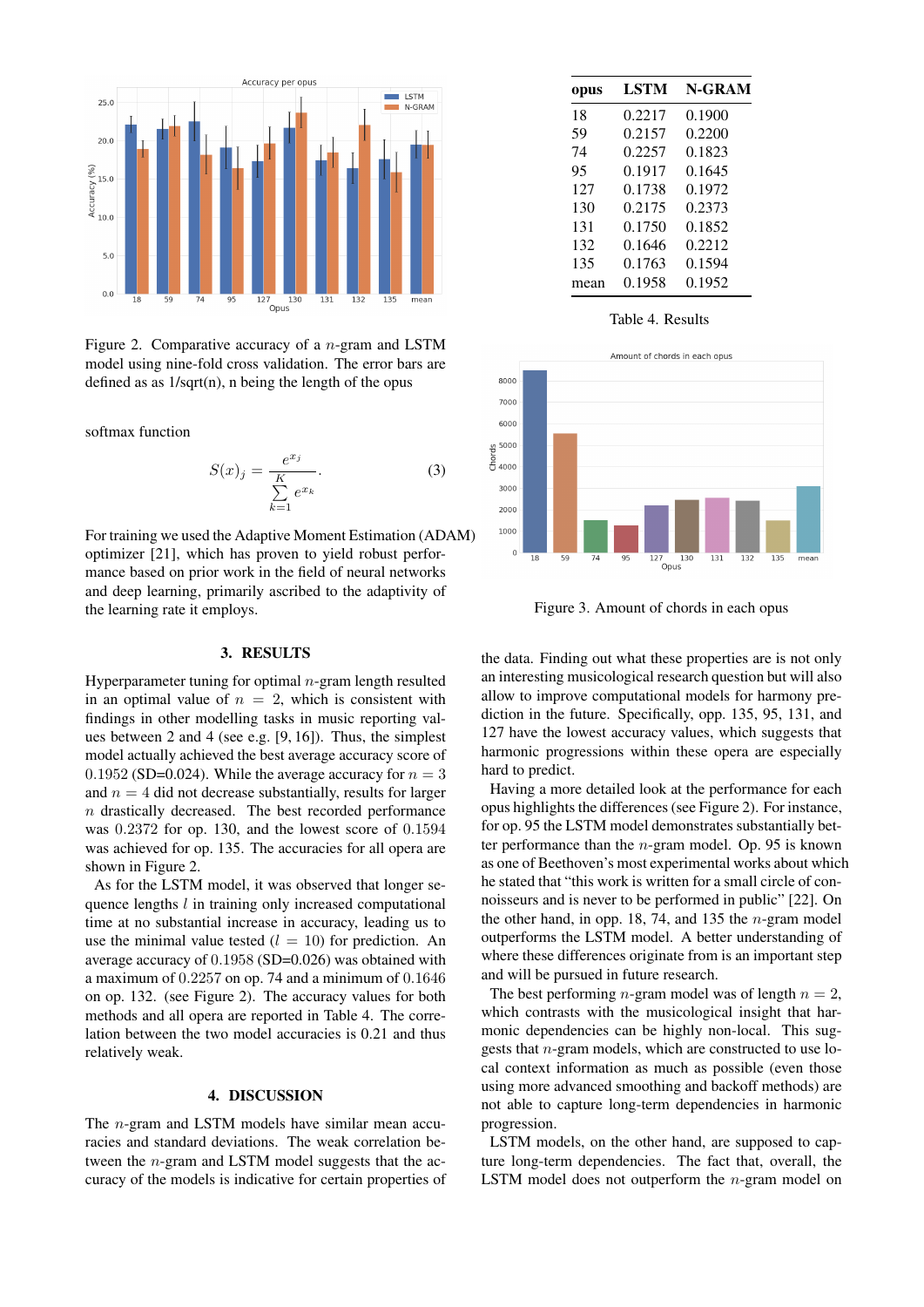the present data set suggests that this potential was not fully leveraged as yet. One possible reason for this might be the representation of harmonies as simple string tokens, which does not make the rich structure of the harmonic annotations in the corpus accessible to the model.

Overall, an accuracy score of 19.5% is comparably low, which is most probably due to the rich annotation format in full Roman numeral representation making the annotated Beethoven corpus a particularly challenging data set to model.

#### 5. CONCLUSION

We have evaluated two of the most commonly used models for sequence prediction, n-gram models and LSTM, on a recent published data set with harmonic annotations of Beethoven string quartets (ABC). Our LSTM model and the best performing *n*-gram model (with  $n = 2$ ) showed comparable performance with an average accuracy of 19.5% over an alphabet of 800 harmonic symbols. The context length of  $n = 2$  suggests that neither of the models was able to pick up on non-local dependencies in harmonic progressions, which underlines the importance of incorporating structural knowledge from music theory into computational models.

As the ABC dataset is largely unexplored and is unique due to its rich annotation format, we hope that our results – especially the accuracy score of 19.5% – provide a useful baseline for other researchers in the community.

#### Acknowledgments

MR would like to thank Mr Claude Latour for supporting this research.

#### 6. REFERENCES

- <span id="page-3-0"></span>[1] D. B. Huron, Sweet Anticipation: Music and the Psychology of Expectation. MIT press, 2006.
- [2] M. T. Pearce and G. A. Wiggins, "Auditory expectation: The information dynamics of music perception and cognition," Topics in cognitive science, vol. 4, no. 4, pp. 625–652, 2012.
- [3] M. A. Rohrmeier and S. Koelsch, "Predictive information processing in music cognition. A critical review," International Journal of Psychophysiology, vol. 83, no. 2, pp. 164–175, 2012.
- <span id="page-3-1"></span>[4] M. Pearce and M. Rohrmeier, "Music cognition and the cognitive sciences," Topics in cognitive science, vol. 4, no. 4, pp. 468–484, 2012.
- <span id="page-3-2"></span>[5] L. B. Meyer, Emotion and Meaning in Music. University of Chicago Press, 2008.
- <span id="page-3-3"></span>[6] M. M. Farbood, "A parametric, temporal model of musical tension," Music Perception: An Interdisciplinary Journal, vol. 29, no. 4, pp. 387–428, 2012.
- <span id="page-3-4"></span>[7] M. Rohrmeier and P. Rebuschat, "Implicit learning and acquisition of music," Topics in cognitive science, vol. 4, no. 4, pp. 525–553, 2012.
- <span id="page-3-5"></span>[8] J. R. Saffran, E. K. Johnson, R. N. Aslin, and E. L. Newport, "Statistical learning of tone sequences by human infants and adults," Cognition, vol. 70, no. 1, pp. 27–52, 1999.
- <span id="page-3-6"></span>[9] M. Rohrmeier and T. Graepel, "Comparing featurebased models of harmony," in Proceedings of the 9th International Symposium on Computer Music Modelling and Retrieval. Citeseer, 2012, pp. 357– 370.
- <span id="page-3-7"></span>[10] F. Colombo, S. P. Muscinelli, A. Seeholzer, J. Brea, and W. Gerstner, "Algorithmic composition of melodies with deep recurrent neural networks," arXiv preprint arXiv:1606.07251, 2016.
- <span id="page-3-8"></span>[11] F. Colombo, A. Seeholzer, and W. Gerstner, "Deep artificial composer: A creative neural network model for automated melody generation," in International Conference on Evolutionary and Biologically Inspired Music and Art. Springer, 2017, pp. 81–96.
- <span id="page-3-9"></span>[12] M. Neuwirth, D. Harasim, F. C. Moss, and M. Rohrmeier, "The annotated beethoven corpus (ABC): A dataset of harmonic analyses of all beethoven string quartets," Frontiers in Digital Humanities, vol. 5, jul 2018. [Online]. Available: <https://doi.org/10.3389/fdigh.2018.00016>
- <span id="page-3-10"></span>[13] A. Graves, "Generating sequences with recurrent neural networks," arXiv preprint arXiv:1308.0850, 2013.
- <span id="page-3-11"></span>[14] S. T. Piantadosi, "Zipf's word frequency law in natural language: a critical review and future directions." Psychonomic bulletin & review, vol. 21, no. 5, pp. 1112–30, oct 2014.
- <span id="page-3-12"></span>[15] D. H. Zanette, "Zipf's law and the creation of musical context," Musicae Scientiae, vol. 10, no. 1, pp. 3–18, 2006.
- <span id="page-3-13"></span>[16] M. T. Pearce and G. A. Wiggins, "Improved methods for statistical modelling of monophonic music," Journal of New Music Research, vol. 33, no. 4, pp. 367–385, 2004.
- <span id="page-3-14"></span>[17] S. Hochreiter, Y. Bengio, P. Frasconi, J. Schmidhuber et al., "Gradient flow in recurrent nets: the difficulty of learning long-term dependencies," 2001.
- <span id="page-3-15"></span>[18] H. Lim, S. Rhyu, and K. Lee, "Chord generation from symbolic melody using blstm networks," arXiv preprint arXiv:1712.01011, 2017.
- <span id="page-3-16"></span>[19] S. Skuli, "How to generate music using a lstm neural network in keras," no. Dec 7, 2017. [Online]. Available: <https://bit.ly/2IZtgm0>
- <span id="page-3-17"></span>[20] F. Chollet, J. Allaire et al., "Keras," [https://github.com/](https://github.com/keras-team/keras) [keras-team/keras,](https://github.com/keras-team/keras) 2019.